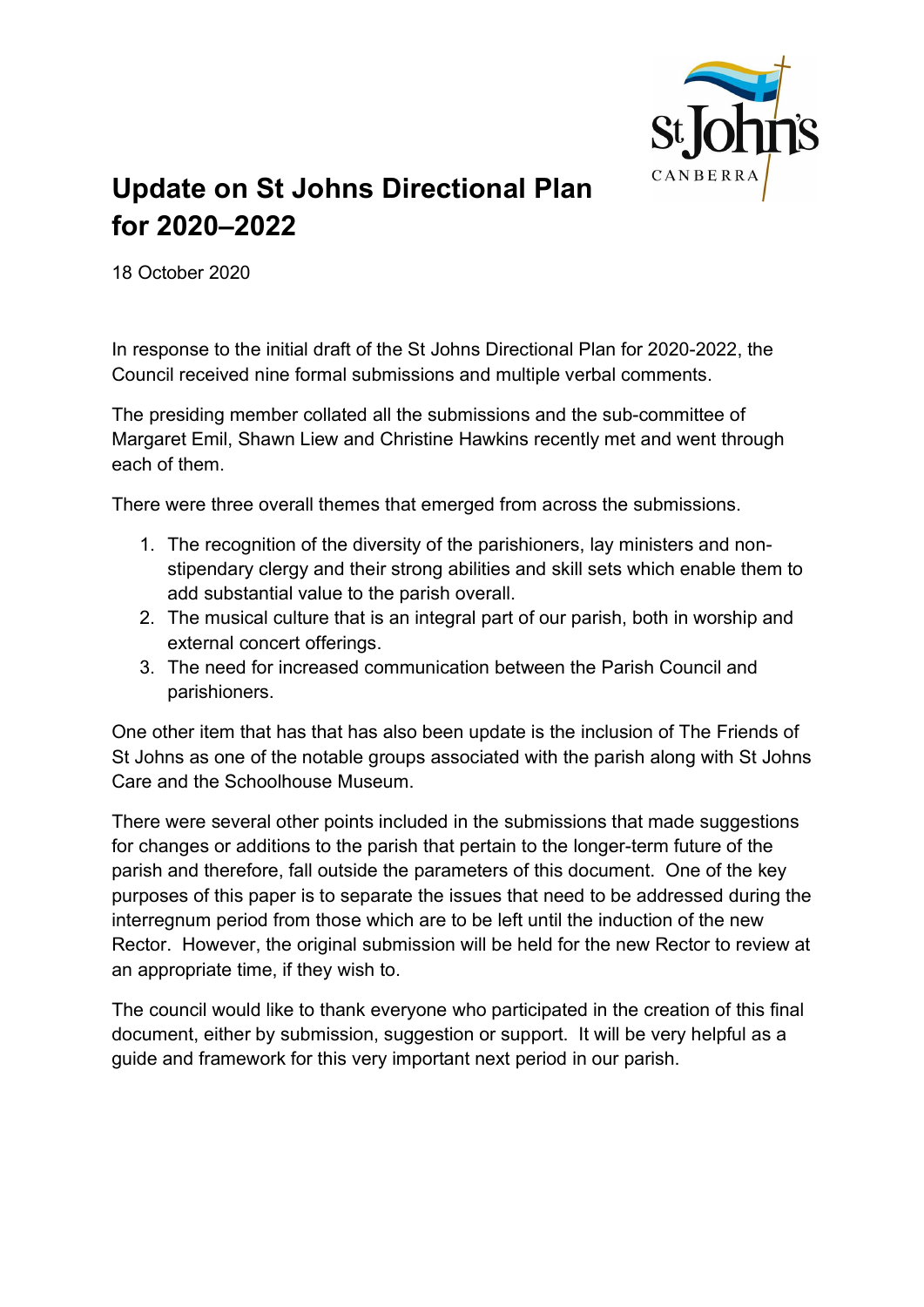# St Johns Directional Plan for 2020–2022

Updated 1 November 2020



# Introduction

St Johns Anglican Church is both an historic landmark for Canberra and an active, diverse place of Christian worship which, prior to the arrival of Covid-19, had an average weekly attendance of 270, supporting five Sunday services, a monthly choral evensong, several mid-week services, mother's groups, children and youth groups, Bible studies, home groups, and more. The parish continues to adapt and work within government restrictions to prevent the spread of the virus and, God willing, looks forward to returning to its previous level of activity and services.

The Rector is charged, in partnership with the Parish Council, with the authority and responsibility (under the Bishop) for the mission and work of St Johns. This includes objectives and strategies for the work of the parish and the efficient and effective management of the resources of the ministry unit.

Parish Council oversees the management and governance of both St Johns Care (SJC) and the Schoolhouse Museum, which are co-located on the church precinct. SJC has a Management Committee and the Schoolhouse has a Board. Both include members from outside the parish.

For the last 12 years, the parish has been well led by the Rector, the Reverend Canon Paul Black along with assistant and honorary clergy and stipended lay staff. However, St Johns is about to go through a period of significant transition when the Rector begins his Long Service Leave in January of 2021, followed by his official retirement in August 2021.

Technically, the search for a new Rector can only begin when the parish becomes vacant. An additional complication has been the departure, at short notice, of the Assistant Priest in January 2020.

As the associate priest role is designed to complement the rector, we wish to allow the incoming rector to make this appointment, in consultation with the Bishop and the parish members of the St John's Clergy Appointment Board. As a result, St Johns will have a Locum Tenens and two part-time associate priests sharing the second full time clergy position for maybe a year or more.

This situation places an additional level of responsibility in terms of mission and stewardship which will be shared by the Locum and Parish Council. Therefore, Parish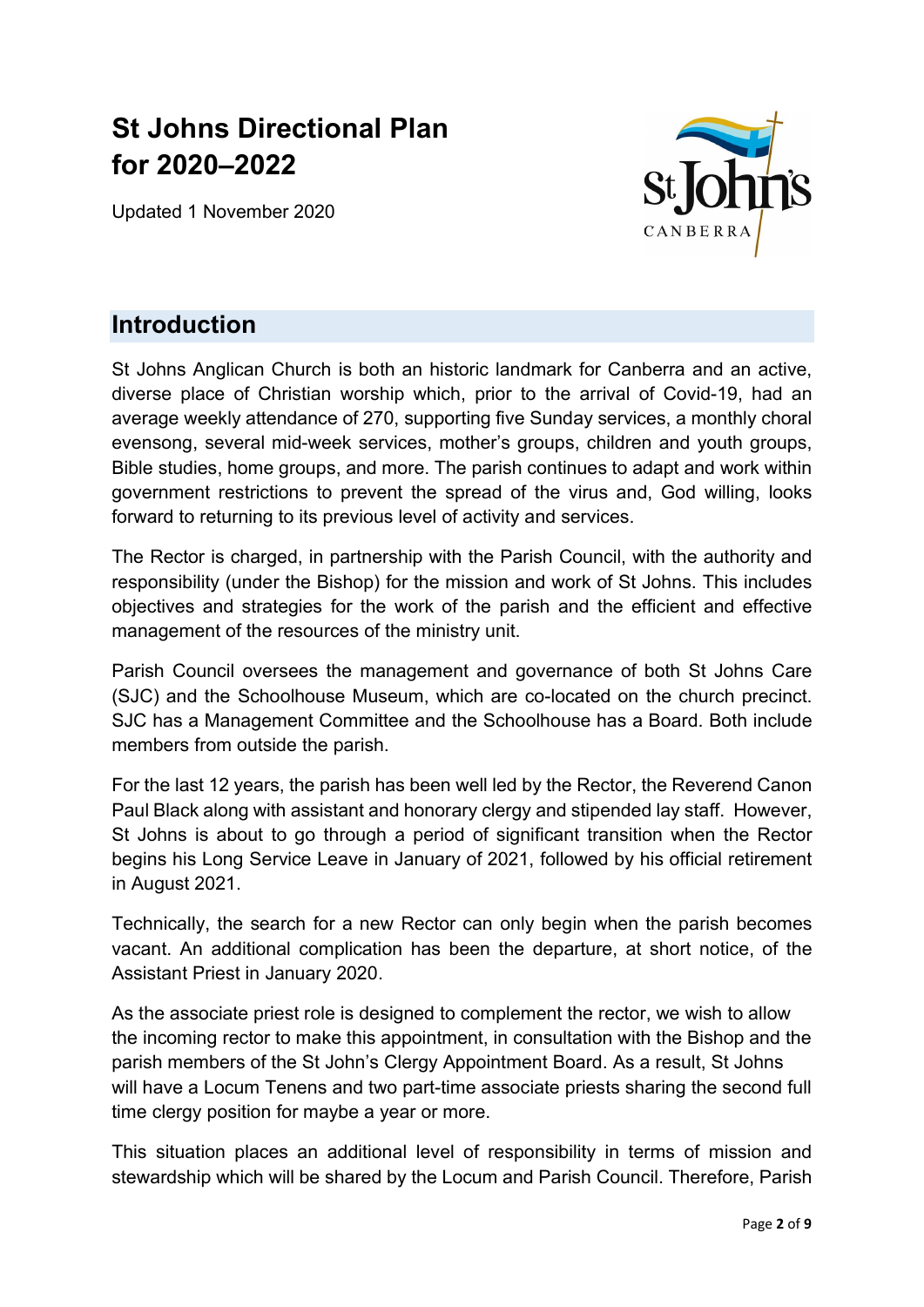Council felt the need of a formal document to outline key points of direction that should steer its major decisions and planning priorities until a new Rector is inducted.

This document does not expect to cover all aspects of parish life and its complexities but rather is to be used as a guideline for the Council and to assist in the development of a parish profile, using the following list of priorities:

- 1. to encourage our strong Christian community,
- 2. to support the Locum's teaching, sacramental and pastoral ministry
- 3. to continue to maintain and enhance our historic precinct
- 4. to maintain a secure base for the financial longevity of the parish,
- 5. to develop its culture of governance including the management of risk, and
- 6. to search for and find a new Rector to lead our parish into the future.

# Values Statement - Parish Council, 16 October 2019

At St Johns we are a community shaped and nourished by God. We are given the grace to go out into the world and to live in service to others.

### We believe

- God loves all people no exceptions
- Jesus Christ is our Lord
- God is Holy Trinity: Father, Son and Holy Spirit
- the Bible is the inspired Word of God
- in the forgiveness of sin and life everlasting
- worship shapes and nourishes us, by both Word and Sacrament, and teaching and preaching shapes our discipleship
- God calls both women and men equally to ordained ministry
- lay people exercise a vital role in the governance and ministry of our church community
- all baptised Christians are welcome to receive Holy Communion
- the Christian faith has profound things to offer people who are searching

### We affirm

- the role of individual conscience in ethical matters where people can reasonably disagree, and are informed by Scripture, reason and tradition
- our unity in Christ while respecting our differences
- the worldwide Anglican Communion, which traces its heritage to the beginnings of Christianity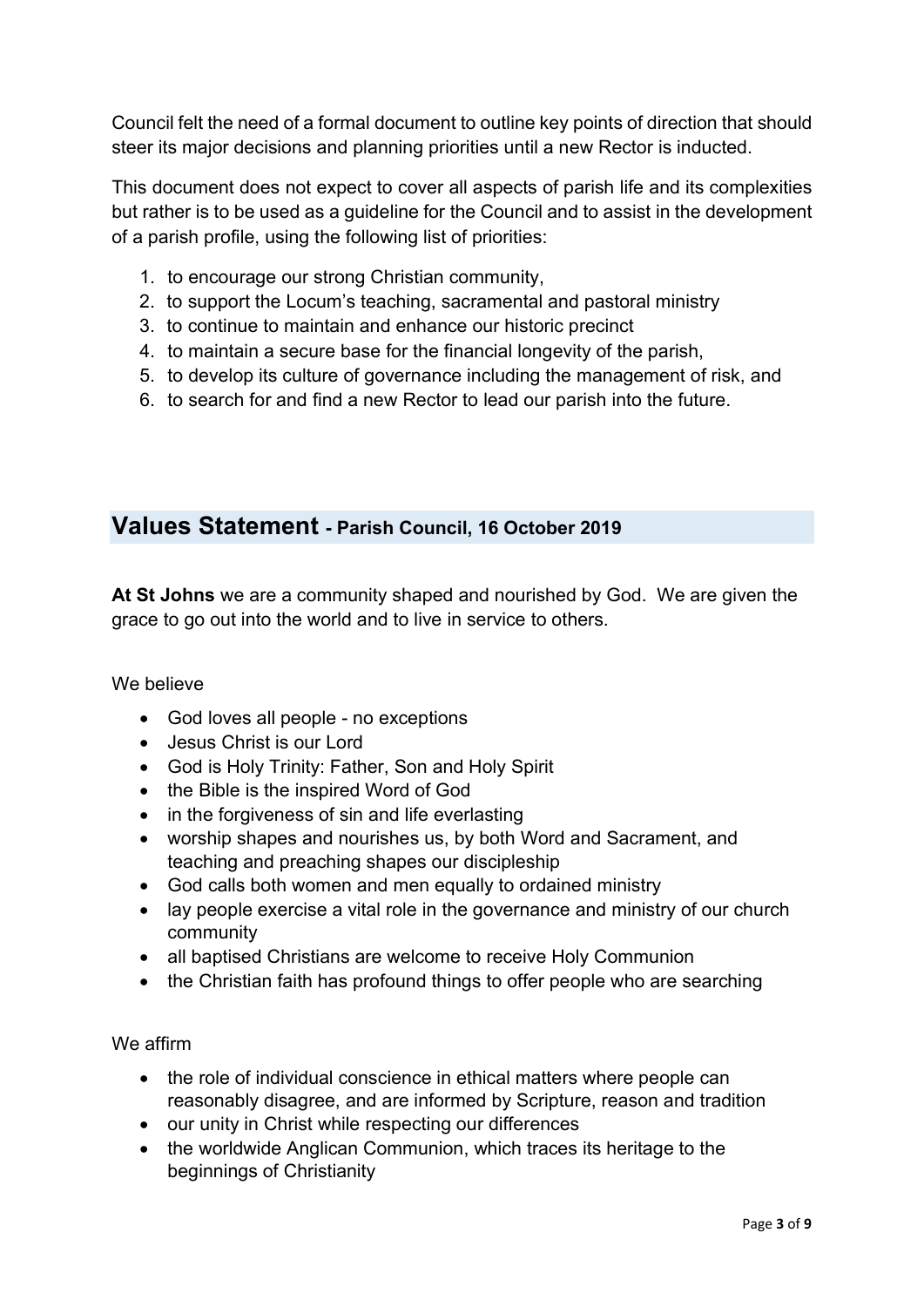- that marriage is a lifelong commitment. We recognise that there is grace after divorce and celebrate the remarriage of divorced persons
- the desire of people to enquire and question

We value worship through

- contemporary Anglican liturgy and worship, as well as traditional choral services and traditional Anglican Book of Common Prayer (BCP) services
- the systematic reading of the Scriptures by following the Lectionary
- meaningful sermons and homilies where the Gospel of Salvation is preached faithfully and with love
- the joy of singing, including worship enriched with hymns and traditional choral services
- our history and its unique place in the national capital
- the importance of 'sacred space', art, colour, architecture, symbols and beauty which enhance worship and mediate truths beyond the human grasp

#### We strive to

- share the good news of Jesus Christ
- to love our neighbours as ourselves
- be welcoming, inclusive and hospitable
- create opportunities for young people to explore life's meaning and discover God's love
- provide a safe environment for all people; particularly those who are vulnerable, for example children and the elderly.
- share God's love for all people through compassionate ministry, and the practical service of St John's Care.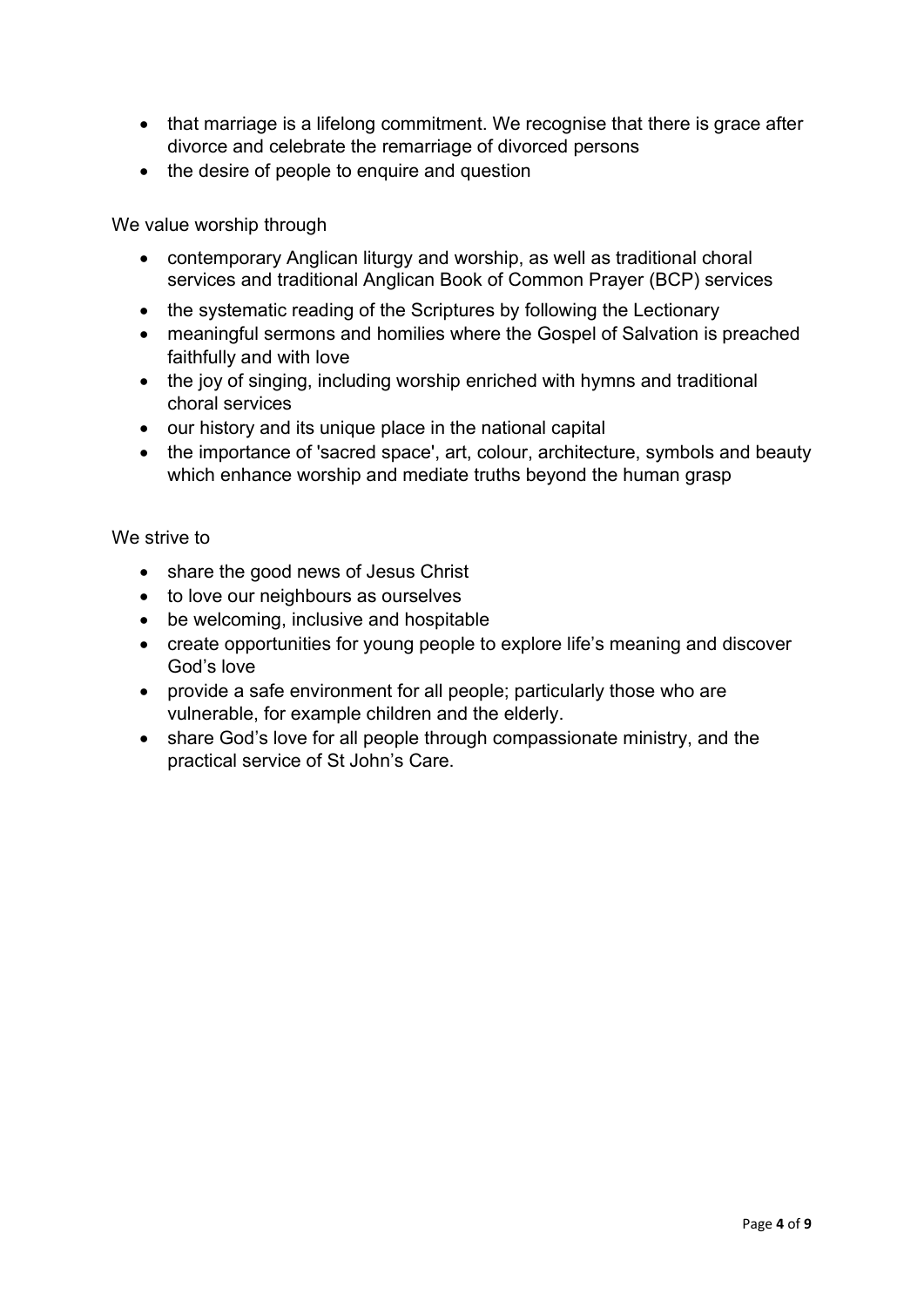# SWOT Analysis

## **Strengths**

- Active church congregations with a mixed economy of varying styles including family services, children and youth activities, early evening young adult service and traditional sung eucharist
- A diverse and highly skilled congregation
- Continued aged care ministry with Canon Stone
- Well known in the Canberra region
- Historical significance
- Financial security including significant trust funds
- St Johns Care brings Jesus' mission to the vulnerable to reality and raises the profile of the parish within the wider community
- Strong musical culture in both worship and concerts
- Large hall and other spaces available for community use and revenue
- Parking areas available for revenue
- Schoolhouse Museum
- The Friends of St John the Baptist
- income to allow for two full time clergy, part time office administrator and young people's worker
- large volunteer base including non-stipendiary priests and lay-ministers
- large grounds with three houses, two of which are currently leased to outside clergy
- retention of two members of clergy with long term association in the parish during the period of change (Canon Margaret Emil and Canon Kevin Stone)

#### **Weaknesses**

- Declining attendance in some congregations
- Increased operating costs (especially insurance)
- Significant and increasing infrastructure maintenance costs church, parish centre, grounds and three houses
- Youth and Family worker roles combined into one leaving fewer staffing resources
- An ageing volunteer base parish office, grounds and worship
- Music the parish has relied on an honorary Director of Music and organists in an era of increasingly paid musicians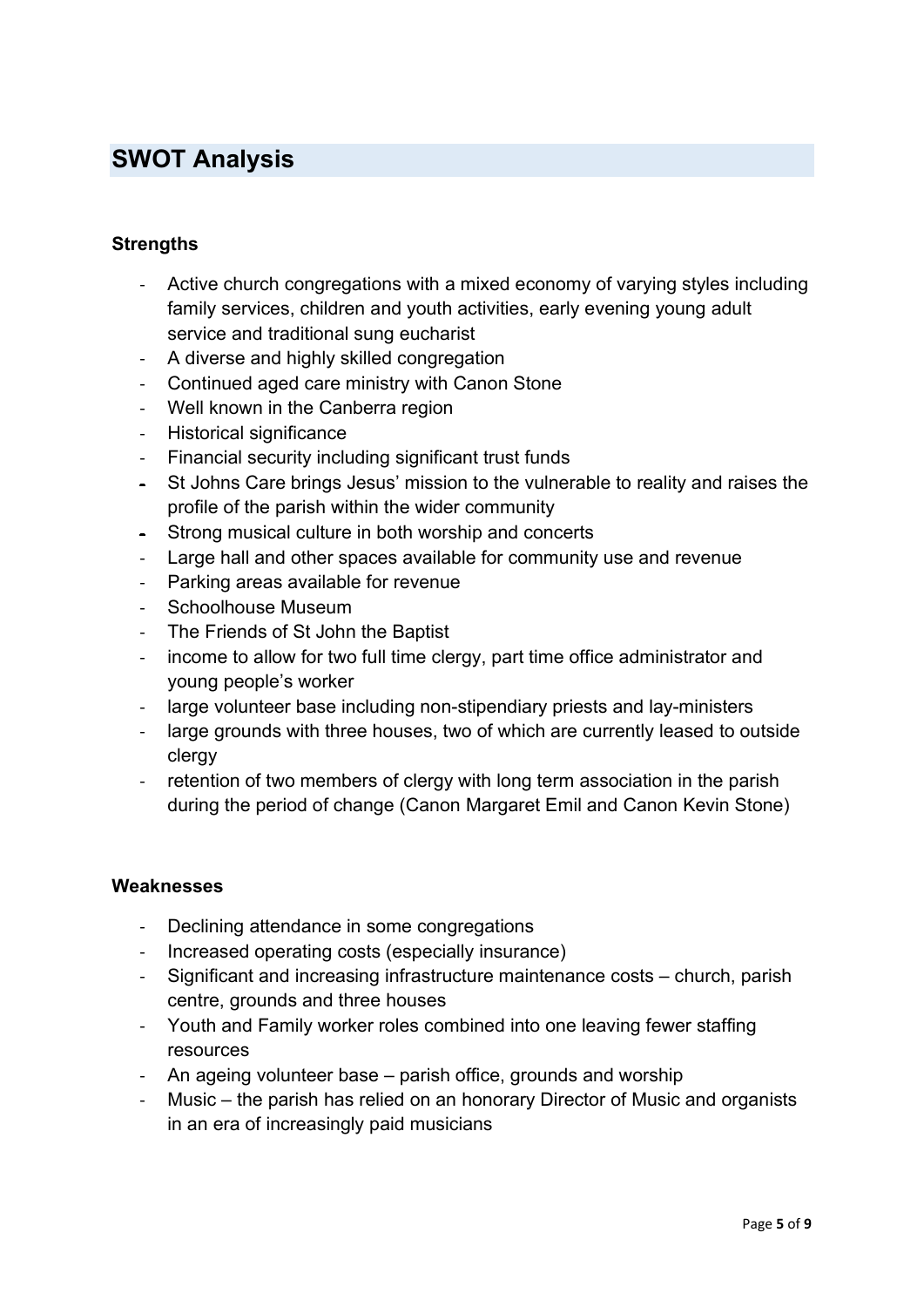# **Opportunities**

- Possibilities for increased use of facilities
- The retention of two members of clergy with long term association in the parish during the period of change (Canon Margaret Emil and Canon Kevin Stone)
- A dedicated young people's ministry position can increase opportunities and offerings for families
- Increasing number of nearby developments as possible new parishioners
- New educational precinct being developed by UNSW in the area.
- Increased ability to appeal to the community due to historic connections
	- $\circ$  This includes the benefits of this for St Johns Care and the Schoolhouse Museum

## **Threats**

- COVID-19 (and any other major event) ceasing worship, limiting income and altering church life as we know it
- Increased risk of tension, recognising that transition periods can be times of stress and conflict
- loss of volunteer base during interregnums people can choose to let go of their ministry positions
- loss of existing paid staff and significant corporate knowledge they hold
- child protection and vulnerable people practices break down
- not finding suitable stipendiary clergy to hold ministry positions
- Appropriate resources for ongoing maintenance the website and Facebook page, which are our major shop fronts to the community
- Loss of parishioners during the transition to a new Rector
- Financial losses from revenue not keeping pace with ongoing costs notably insurance and maintenance
- Decline in Trust fund balances due to volatile worldwide stock markets
- Increased risk profile
- Declining religious affiliation overall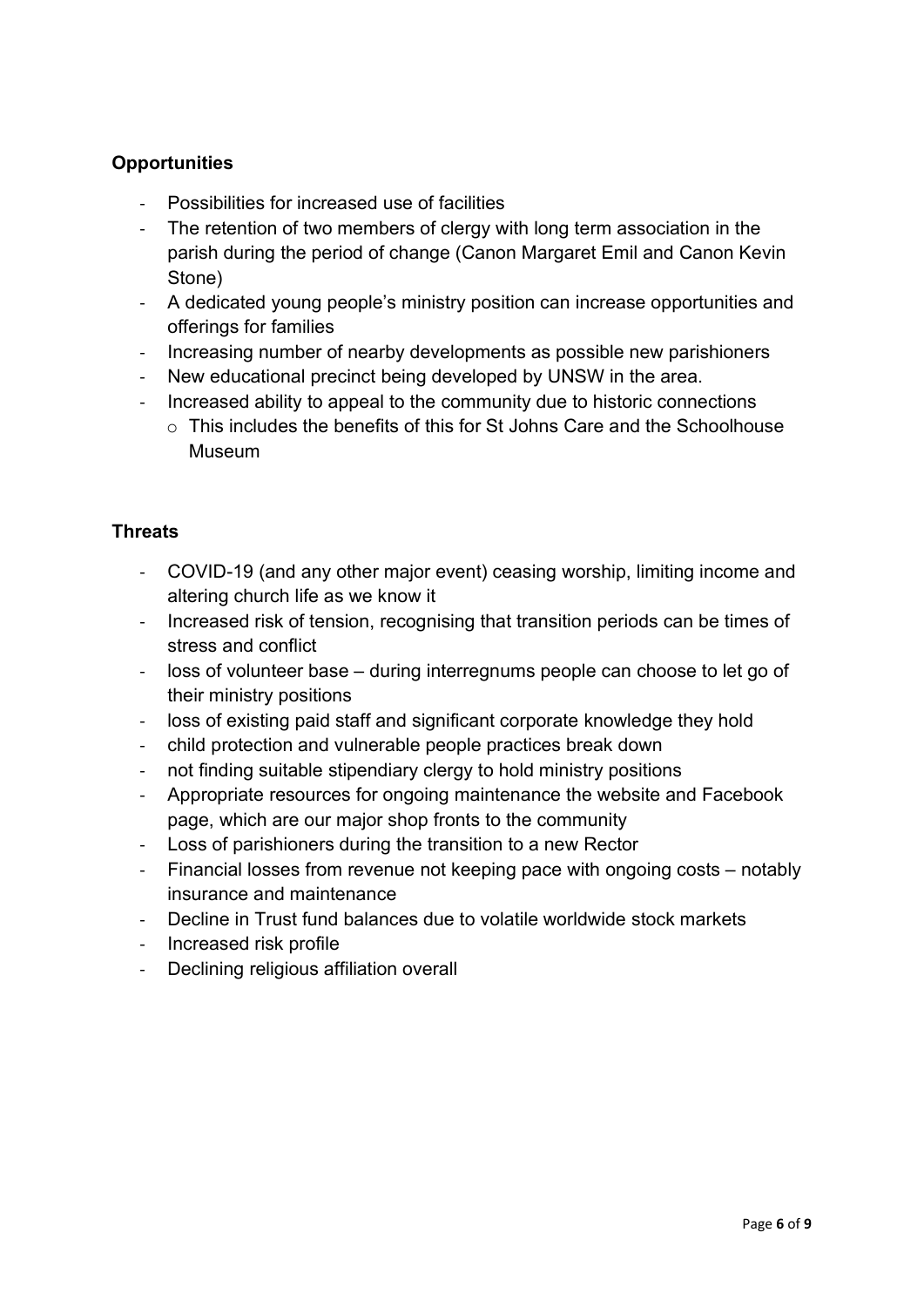# **Ministry**

The interim Ministry team will be the cornerstone of sustaining St John's during the period of transition. It is this team that members of the congregations, Council, and other stakeholders will look to for support and guidance until our new Rector is inducted. While we are fortunate to have an experienced team for the interim ministry who are well known in the parish, care must be taken to support them during this time.

#### Locum Responsibilities

- finding honorary priests (because of the number of Sunday services)
- maintain current worship schedule
- make decisions on pastoral services as necessary (eg number of baptism services per month)
- manage relationships between different groups in the parish eg SJC, Schoolhouse, Friends of St John's, P&M, road reconstruction
- Risk Steward
- ex-officio member of all groups within the parish including SJC Management **Committee**
- building relationships and directions with the new educational neighbours

#### Parish Council Responsibilities

- ask Bishop to assure parish that the present ministry of Canons Stone and Emil will stay in place until at least the new Rector's induction
- Support for Locum, Associate Priest and other parish clergy

#### New Rector Responsibilities

- appointment of assistant priest and other staff
- licencing of lay ministers
- future of music ministry in the parish
- decision on the viability of all worship services
- maintain commitment to St Johns Care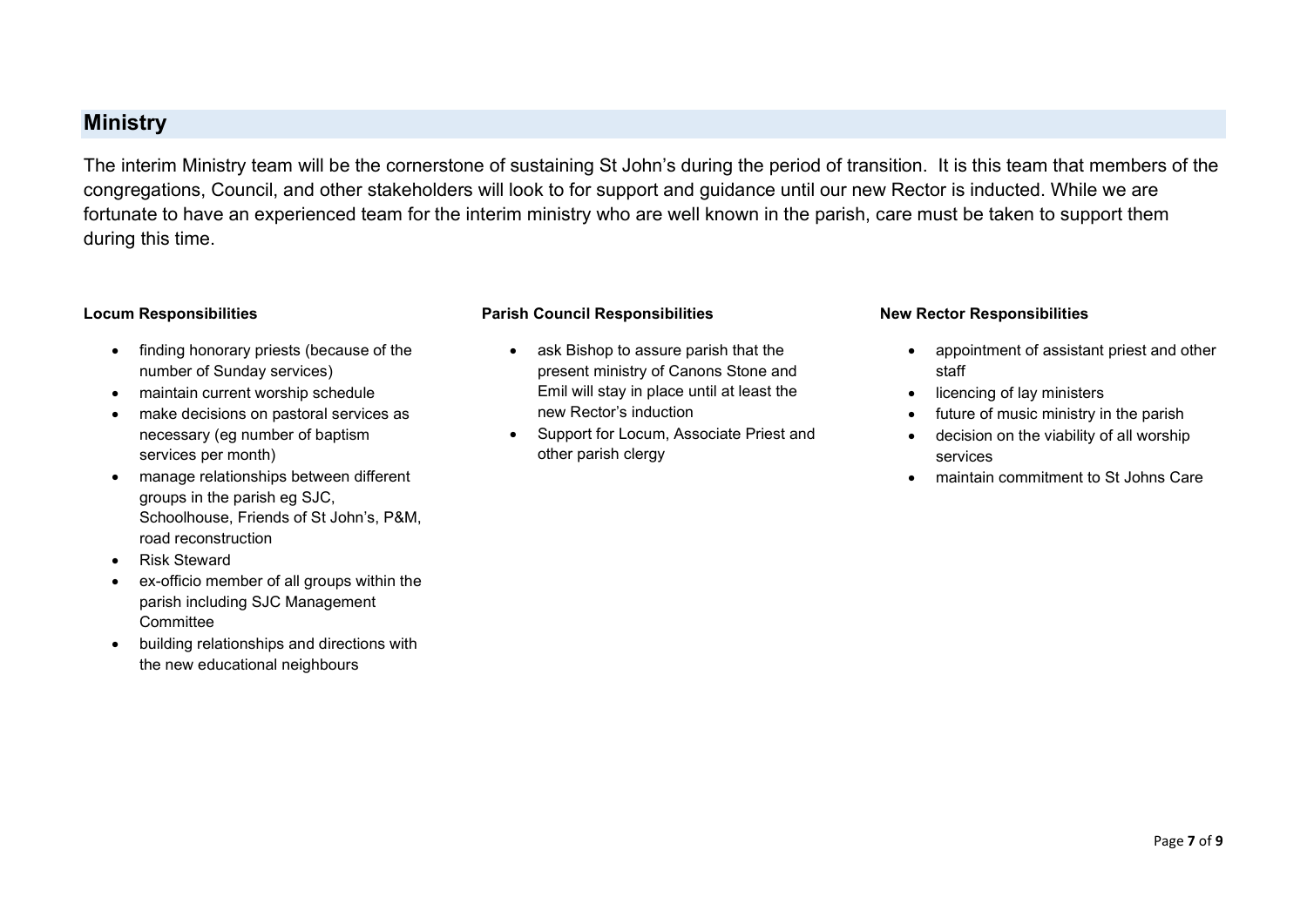# Governance

A strong culture of governance protects the parish from unnecessary harm and loss and is essential as a solid foundation for growth and future prosperity. The governance framework guides how decisions are made, and what type of decisions can be made while the Parish is in transition. A strong culture of governance in St John's provides assurance to parishioners that the Ministry and Leadership teams are doing the right thing; and provides guidance to the Ministry and Leadership teams to ensure they are doing things right.

#### Locum Responsibilities

- provide leadership for the parish and promote healthy relationships across the parish, including PC
- the Locum has all rights and responsibilities as a rector
- the Locum is accountable to the Bishop
- financial authorisation, eg parish credit card and AIDF access
- on behalf of PC, be responsible for the implementation of parish policies eg columbarium and churchyard

#### Parish Council Responsibilities

- make sure the best possible people are on Parish Council/Leadership Team
- Council to be intentionally aware of the diocesan governance requirements
- new areas of potential revenue to be identified and discussed in preparation for a new Rector (but not implemented until they are in place)
- detailed review of insurance levels and premiums to be undertaken in 2020
- continue current work on risk mitigation, via the Risk Advisory Committee
- undertake planned and approved major projects (eg road) but not undertake new projects requiring major expenditure unless essential
- Oversight of all approved projects and budgets
- Regular communications with the parish

#### New Rector Responsibilities

- review vision, values and mission statements for the parish
- review the budget and its ministry priorities
- in consultation with PC, review all policies, procedures and committees